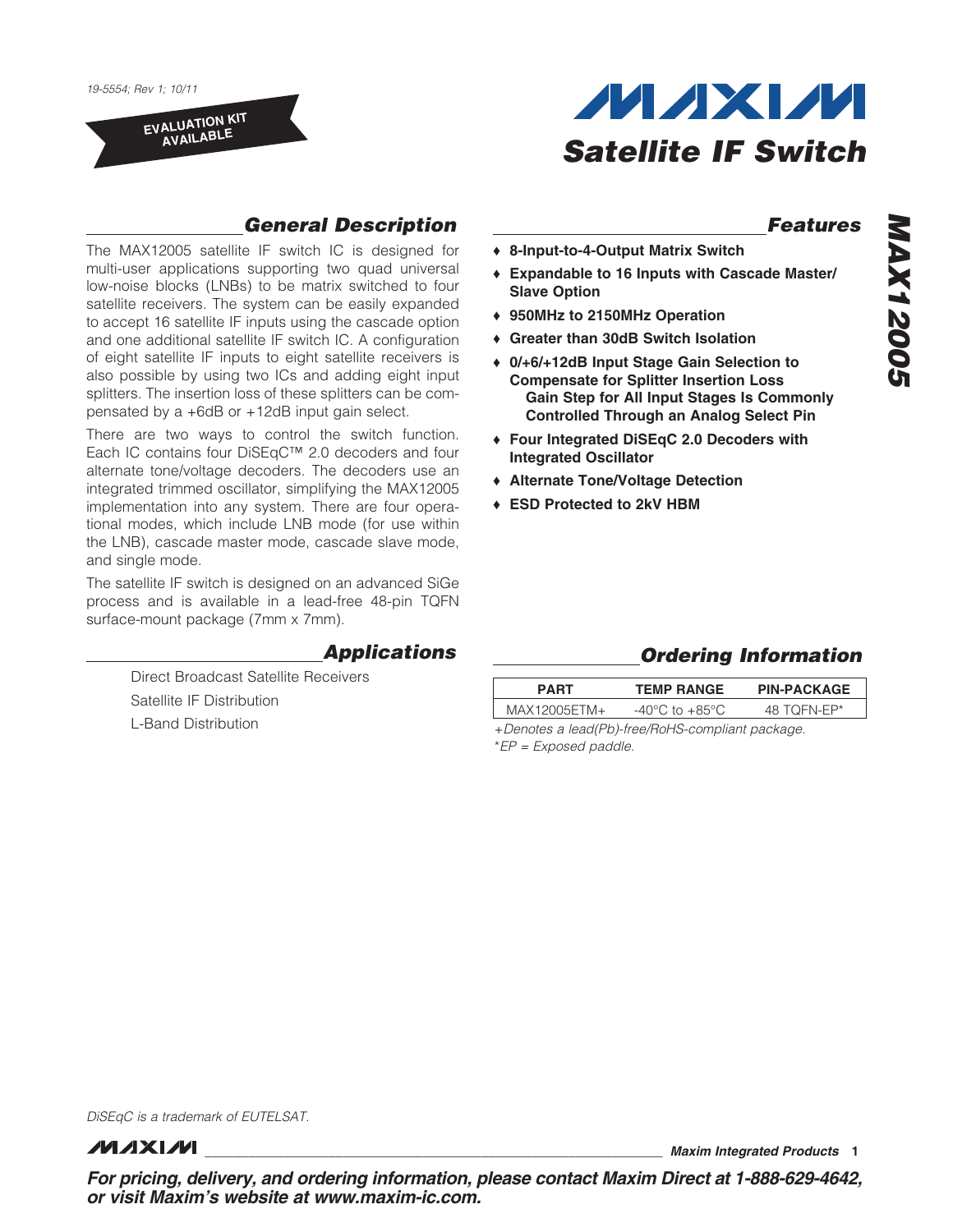### ABSOLUTE MAXIMUM RATINGS

| CASCADE_IN1-CASCADE_IN4 to GND-0.3V to +1.5V                   |  |
|----------------------------------------------------------------|--|
|                                                                |  |
| DISEQC TX1-DISEQC TX4 to GND -0.3V to (V <sub>CC</sub> + 0.3V) |  |
| DISEQC_RX1-DISEQC_RX4 to GND -0.3V to (V <sub>CC</sub> + 0.3V) |  |
| GAIN SELECT. MODE SELECT                                       |  |
|                                                                |  |

| Continuous Power Dissipation ( $T_A = +70^{\circ}C$ ) |  |
|-------------------------------------------------------|--|
| TQFN (derate 27.8 mW/°C above +70°C)2.2W              |  |
| Operating Ambient Temperature Range  -40°C to +85°C   |  |
|                                                       |  |
|                                                       |  |
| Lead Temperature (soldering, 10s) +300°C              |  |
|                                                       |  |

*Stresses beyond those listed under "Absolute Maximum Ratings" may cause permanent damage to the device. These are stress ratings only, and functional operation of the device at these or any other conditions beyond those indicated in the operational sections of the specifications is not implied. Exposure to absolute maximum rating conditions for extended periods may affect device reliability.*

**CAUTION!** ESD SENSITIVE DEVICE

### DC ELECTRICAL CHARACTERISTICS

(V<sub>CC</sub> = +3.0V to +3.5V, T<sub>A</sub> = -40°C to +85°C, mode set to master, input gain stages set to highest gain, inputs matched to 75 $\Omega$ , output loads =  $75\Omega$ . Typical values are at +3.3V and at TA = +25°C, unless otherwise noted.) (Note 1)

| <b>PARAMETER</b>                                    | <b>SYMBOL</b>         | <b>CONDITIONS</b>                                                  | <b>MIN</b>          | <b>TYP</b>      | <b>MAX</b> | <b>UNITS</b> |
|-----------------------------------------------------|-----------------------|--------------------------------------------------------------------|---------------------|-----------------|------------|--------------|
| Supply Voltage                                      | <b>V<sub>CC</sub></b> |                                                                    | 3.0                 |                 | 3.5        | V            |
| <b>Supply Current</b>                               | <b>ICC</b>            | $V_{CC}$ = 3.3V, 0dB, one input selected, four<br>outputs selected |                     | 150             | 250        | mA           |
| +12dB GAIN_SELECT Input High-<br>Level Voltage      | V <sub>IH</sub>       |                                                                    | $V_{CC}$ -<br>0.4V  |                 |            | $\vee$       |
| +6dB GAIN SELECT Input Voltage<br>Level and Range   | <b>V<sub>IN</sub></b> |                                                                    | $1/2$ Vcc<br>±200mV |                 |            | mV           |
| 0dB GAIN_SELECT Input Low-Level<br>Voltage          | $V_{IL}$              |                                                                    |                     |                 | 0.4        | $\vee$       |
| Single MODE SELECT Input High-<br>Level Voltage     | V <sub>IH</sub>       |                                                                    | $VCC -$<br>0.4V     |                 |            | $\vee$       |
| Master MODE_SELECT Input Voltage<br>Level and Range | <b>V<sub>IN</sub></b> |                                                                    | $2/3$ Vcc<br>±200mV |                 |            | mV           |
| Slave MODE_SELECT Input Voltage<br>Level and Range  | <b>V<sub>IN</sub></b> |                                                                    | $1/3$ Vcc<br>±200mV |                 |            | mV           |
| LNB MODE_SELECT Input Low-Level<br>Voltage          | VIL                   |                                                                    |                     |                 | 0.4        | $\vee$       |
| GAIN_SELECT and MODE_SELECT<br>Input Current        | <b>IIN</b>            | $V_{IN} = V_{CC}$                                                  |                     |                 | 10         | μA           |
| DC Voltage Detect Input High Level                  | V <sub>IH</sub>       | (Note 2)                                                           | 1.23                |                 |            | $\vee$       |
| DC Voltage Detect Input Low Level                   | $V_{IL}$              | (Note 2)                                                           |                     |                 | 1.11       | $\vee$       |
| DISEQC_RX_ Input Current                            | <b>IIN</b>            | $V_{IN}$ = high or low                                             |                     |                 | 1          | μA           |
| DISEQC_TX_ Output High-Level<br>Voltage             | <b>VOH</b>            | $II$ $\cap$ AD = -1 mA                                             |                     | $VCC -$<br>0.4V |            | $\vee$       |
| DISEQC_TX_Output Low-Level<br>Voltage               | VOL                   | $I$ <sub>LOAD</sub> = $+1$ mA                                      |                     | 0.4             |            | $\vee$       |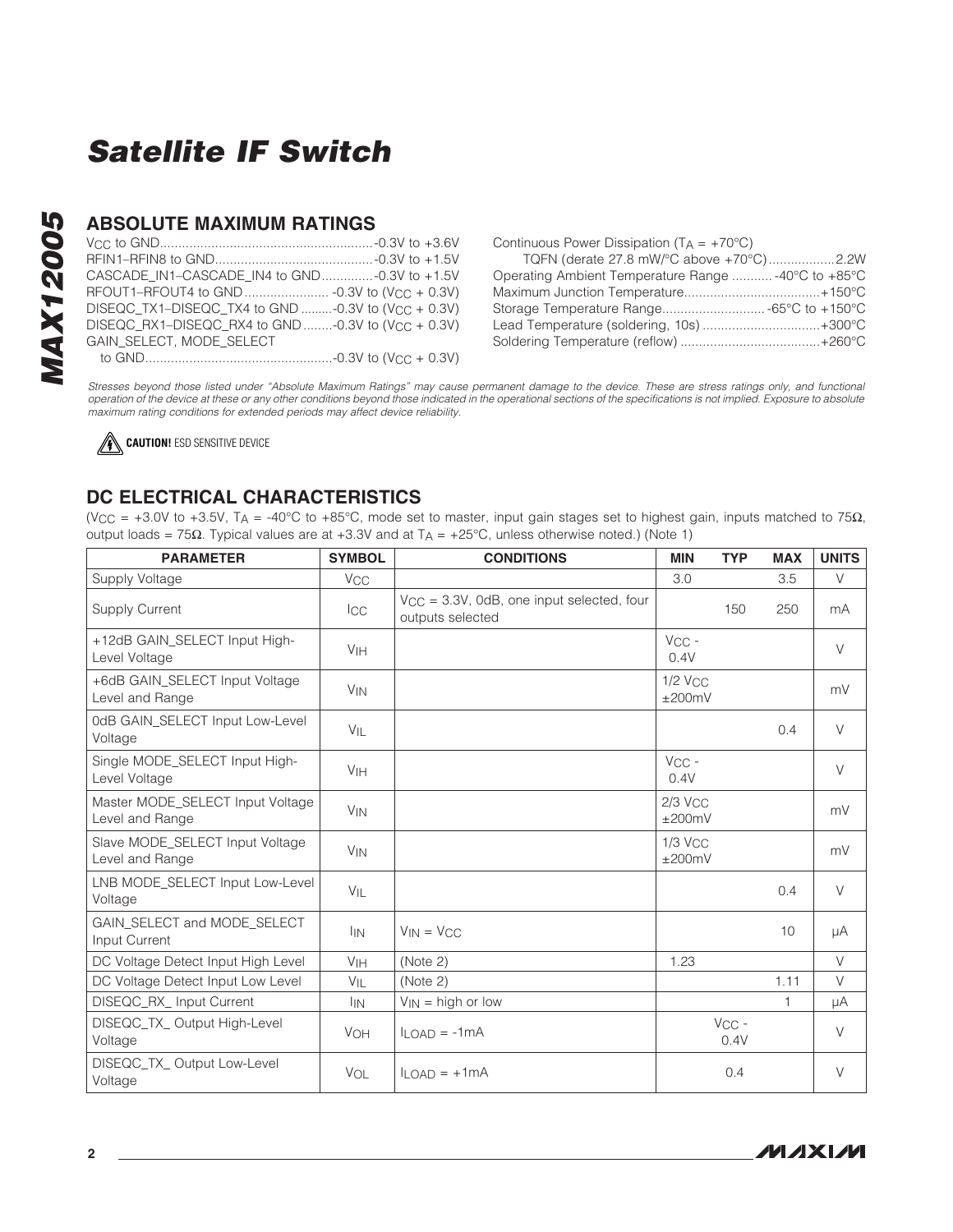#### AC ELECTRICAL CHARACTERISTICS

(MAX12005 EV Kit, V<sub>CC</sub> = +3.0V to +3.5V, f|N = 950MHz, V|N = 70dBµV, TA = -40°C to +85°C, mode set to master, input gain stages set to 0dB, RF inputs matched to 75 $\Omega$ , RF output loads = 75 $\Omega$ . Typical values are at +3.3V and at T<sub>A</sub> = +25°C, unless otherwise noted.) (Note 1)

| <b>PARAMETER</b>                                    | <b>SYMBOL</b>         | <b>CONDITIONS</b>                                                                                                                                       | <b>MIN</b> | <b>TYP</b>     | <b>MAX</b> | <b>UNITS</b>      |
|-----------------------------------------------------|-----------------------|---------------------------------------------------------------------------------------------------------------------------------------------------------|------------|----------------|------------|-------------------|
| <b>Operation Frequency</b>                          | f <sub>RF</sub>       |                                                                                                                                                         | 950        |                | 2150       | <b>MHz</b>        |
| DISEQC_RX_ Tone Input Level                         | <b>V<sub>IN</sub></b> | $f_{IN}$ = 22 $kHz$ (Note 5)                                                                                                                            | 60         |                |            | mV <sub>P-P</sub> |
|                                                     |                       | 0dB gain                                                                                                                                                |            | $\bigcap$      |            |                   |
| Switch Gain at 950MHz (Note 3)                      |                       | +6dB gain                                                                                                                                               |            | $+6$           |            | dB                |
|                                                     |                       | +12dB gain                                                                                                                                              |            | $+12$          |            |                   |
| Cascade Input Switch Gain at<br>950MHz              | IS <sub>21</sub>      |                                                                                                                                                         |            | $\overline{0}$ |            | dB                |
| Switch-to-Switch Gain Match                         | $\Delta$ $S_{21}$     | At 950MHz (Note 4)                                                                                                                                      | $-1.5$     |                | $+3.5$     | dB                |
| Gain Slope with Frequency                           |                       | Between 950MHz and 2150MHz                                                                                                                              |            | $+3$           |            | dB                |
| Single-Input Source Gain Change                     |                       | Gain change from single output con-<br>nected to a single input to four outputs<br>connected to a single input                                          |            | $-0.4$         |            | dB                |
| 3rd-Order Intermodulation Product<br>(Case 1)       | IM3                   | Output level set to +89dBµV by varying<br>three equal amplitude tones at 955MHz,<br>962MHz, and 965MHz; measure products<br>at 952MHz and 958MHz        |            | $-35$          |            | dBc               |
| 3rd-Order Intermodulation Product<br>(Case 2)       | IM <sub>3</sub>       | Output level set to +89dBµV by varying<br>three equal amplitude tones at 2135MHz,<br>2142MHz, and 2145MHz; measure prod-<br>ucts at 2132MHz and 2138MHz |            |                | $-34$      | dBc               |
| RFIN1-RFIN8 Input Return Loss                       | $ S_{11} $            |                                                                                                                                                         |            | $-12$          |            | dB                |
| CASCADE_IN1-CASCADE_IN4 Input<br><b>Return Loss</b> | $ S_11 $              |                                                                                                                                                         |            | $-12$          |            | dB                |
| RFOUT1-RFOUT4 Output Return Loss                    | $ S_{22} $            |                                                                                                                                                         |            | $-12$          |            | dB                |
| Switch Isolation                                    |                       |                                                                                                                                                         |            | 55             |            | dB                |
| Port-to-Port Isolation                              |                       |                                                                                                                                                         |            | 33             |            | dB                |
| DiSEqC Clock                                        | fosc                  |                                                                                                                                                         |            | 8              |            | <b>MHz</b>        |

Note 1: Production tested at +25°C; guaranteed by design and characterization at -40°C and +85°C.

Note 2: To supply the specified input-voltage-detect levels requires the use of a voltage-divider comprised of 12.7k $\Omega$  and 1.02k $\Omega$  $\pm 0.5\%$  tolerance resistors. The voltage being divided is expected to be V<sub>OL</sub> = 14.75V maximum and V<sub>OH</sub> = 16.75V minumum. Note 3: The common input gain step is set by analog control. All gain measurements have only one output connect to each input. Switch gain measurements do not include cascade inputs as part of the switch signal path.

Note 4: Switch-to-switch gain match is defined as each switch to every other switch gain match. Each switch must be set up with the same input gain step.

**Note 5:** 60mVp-p square wave for  $f_{\text{IN}} = 22$ kHz. For sine wave, the typical minimum is 100mVp-p.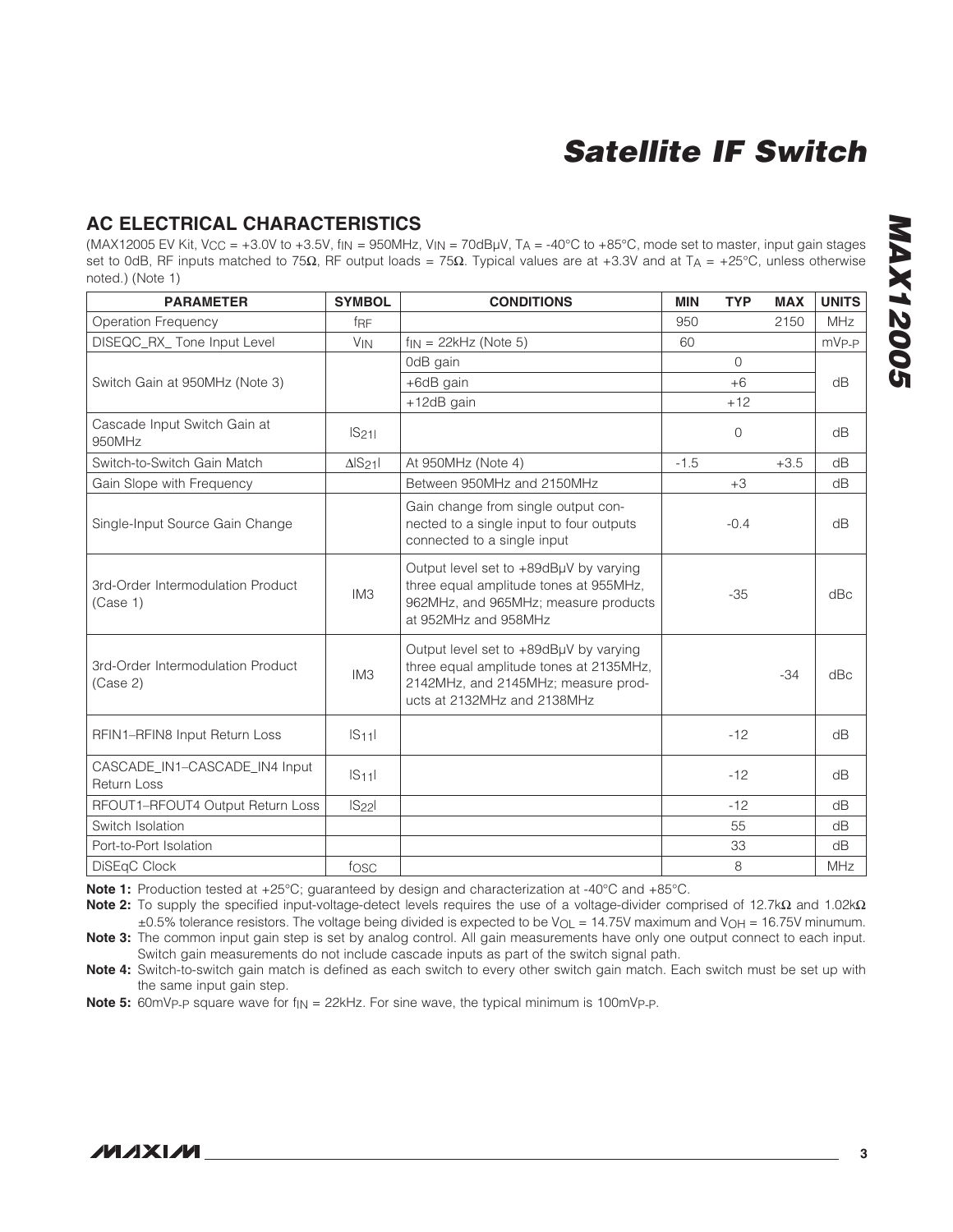

### *Typical Operating Characteristics*

(MAX12005 EV Kit, V<sub>CC</sub> = +3.0V to +3.5V, f<sub>IN</sub> = 950MHz, V<sub>IN</sub> = 70dBµV, T<sub>A</sub> = -40°C to +85°C, mode set to master, input gain stages set to 0dB, RF inputs matched to 75 $\Omega$ , RF output loads = 75 $\Omega$ . Typical values are at +3.3V and at T<sub>A</sub> = +25°C, unless otherwise noted. Production tested at  $+25^{\circ}$ C; guaranteed by design and characterization at -40 $^{\circ}$ C and +85 $^{\circ}$ C.)



ルレスメリル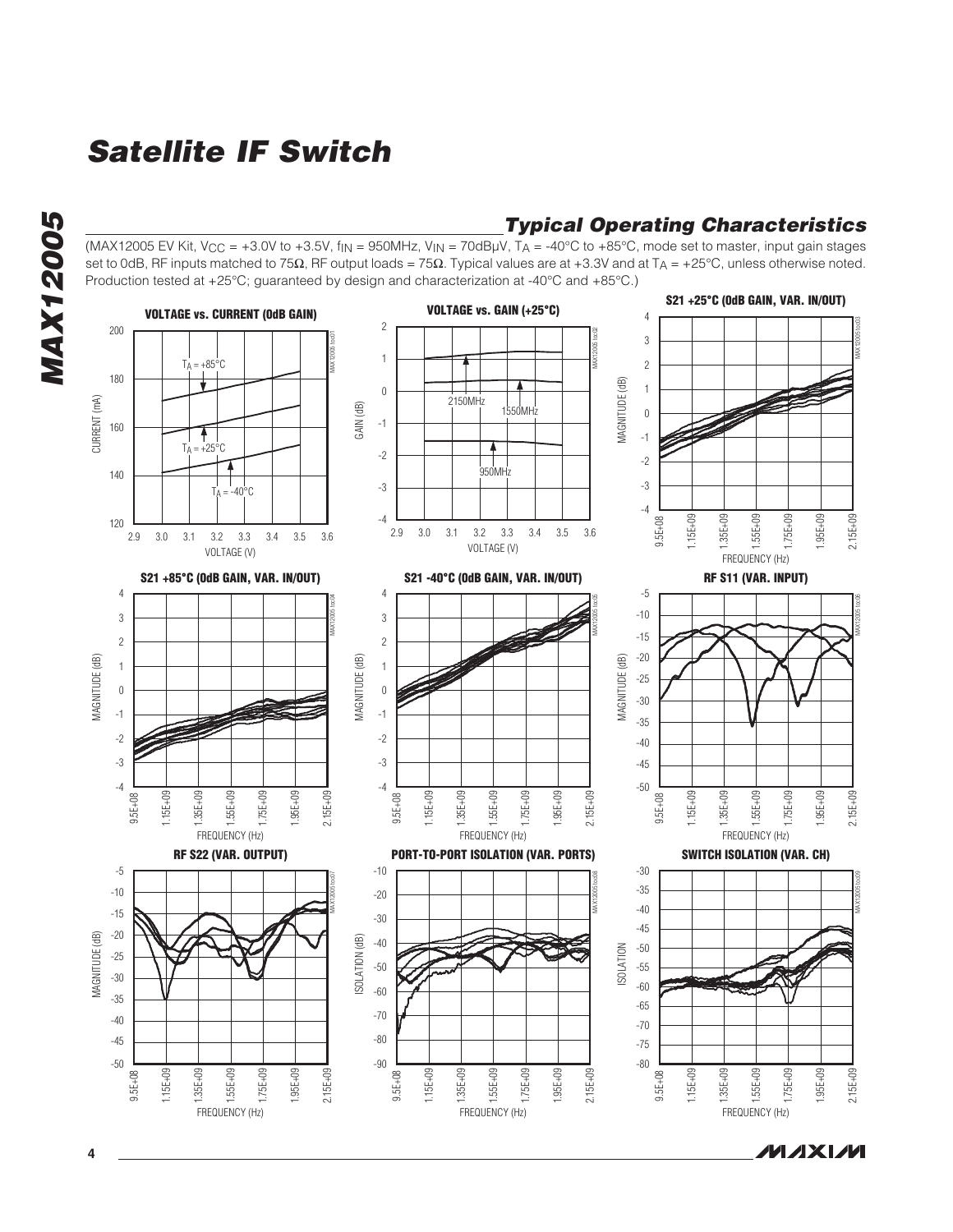### *Pin Configuration*



### *Pin Description*

| <b>PIN</b>                                                          | <b>NAME</b>       | <b>FUNCTION</b>                                               |
|---------------------------------------------------------------------|-------------------|---------------------------------------------------------------|
|                                                                     | RFIN1             | RF Input from LNB                                             |
| 2, 4, 6, 8, 10, 12,<br>14, 16, 18, 20,<br>22, 24, 35, 38,<br>41, 44 | <b>GND</b>        | Electrical Ground                                             |
| З                                                                   | RFIN <sub>2</sub> | RF Input from LNB                                             |
| 5                                                                   | RFIN <sub>3</sub> | RF Input from LNB                                             |
| 7                                                                   | RFIN4             | RF Input from LNB                                             |
| 9                                                                   | RFIN <sub>5</sub> | RF Input from LNB                                             |
| 11                                                                  | RFIN <sub>6</sub> | RF Input from LNB                                             |
| 13                                                                  | RFIN7             | RF Input from LNB                                             |
| 15                                                                  | RFIN <sub>8</sub> | RF Input from LNB                                             |
| 17                                                                  | CASCADE IN1       | Cascade Input from RF Output of Second MAX12005 in Slave Mode |
| 19                                                                  | CASCADE_IN2       | Cascade Input from RF Output of Second MAX12005 in Slave Mode |
| 21                                                                  | CASCADE IN3       | Cascade Input from RF Output of Second MAX12005 in Slave Mode |
| 23                                                                  | CASCADE IN4       | Cascade Input from RF Output of Second MAX12005 in Slave Mode |

**MAX12005** *MAX12005*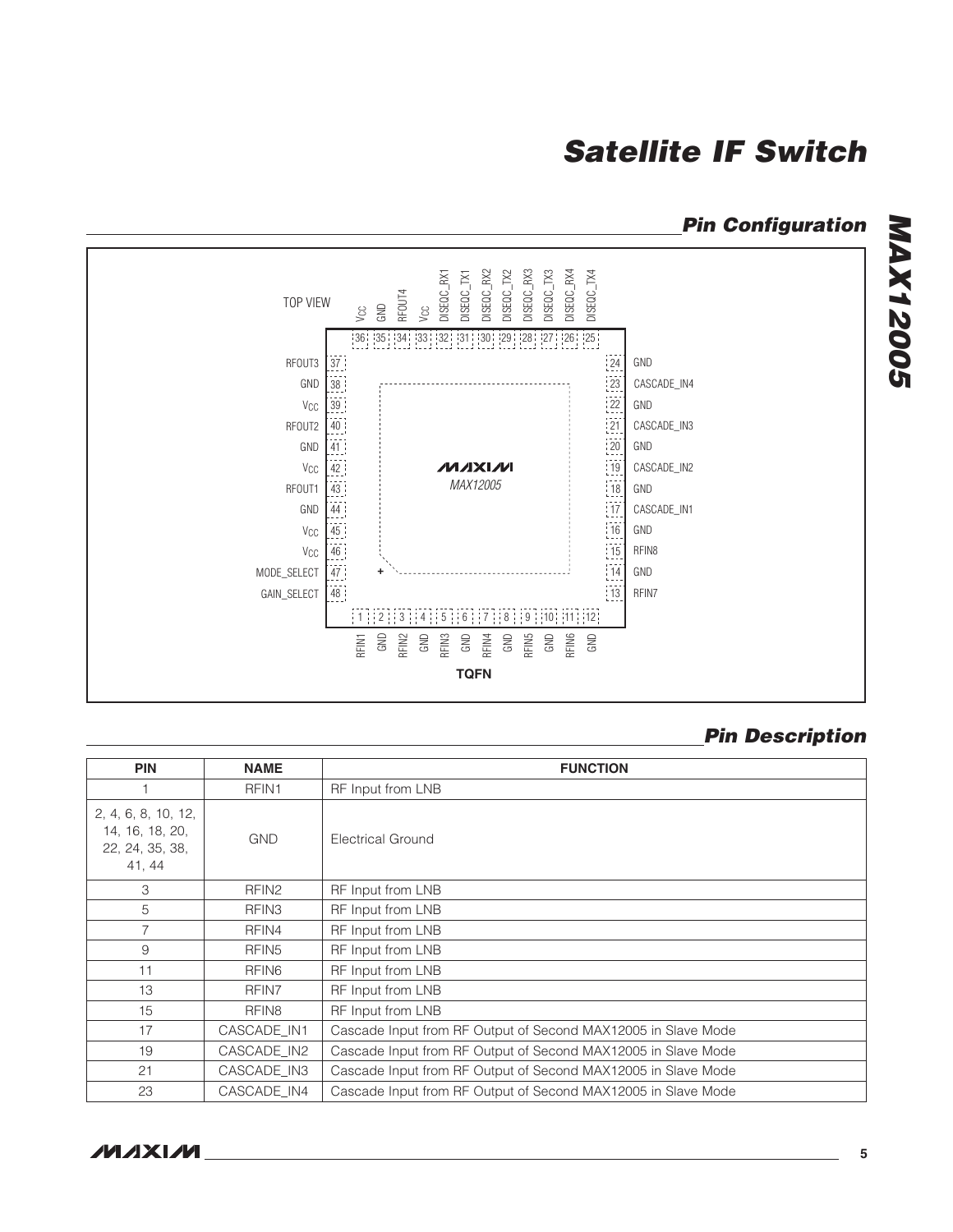# **MAX12005** *MAX12005*

### *Pin Description (continued)*

| <b>PIN</b>                | <b>NAME</b> | <b>FUNCTION</b>                                                                                                                            |
|---------------------------|-------------|--------------------------------------------------------------------------------------------------------------------------------------------|
| 25                        | DISEQC_TX4  | Return DiSEqC Signal Output to Satellite Receiver (Master) or Outputs Envelope of<br>Received DiSEqC Signal for Use by External Controller |
| 26                        | DISEQC_RX4  | Input for DiSEqC Slave Signal from Satellite Receiver or Master                                                                            |
| 27                        | DISEQC_TX3  | Return DiSEqC Signal Output to Satellite Receiver (Master) or Outputs Envelope of<br>Received DiSEqC Signal for Use by External Controller |
| 28                        | DISEQC_RX3  | Input for DiSEqC Slave Signal from Satellite Receiver or Master                                                                            |
| 29                        | DISEQC_TX2  | Return DiSEqC Signal Output to Satellite Receiver (Master) or Outputs Envelope of<br>Received DiSEqC Signal for Use by External Controller |
| 30                        | DISEQC_RX2  | Input for DiSEqC Slave Signal from Satellite Receiver or Master                                                                            |
| 31                        | DISEQC_TX1  | Return DiSEqC Signal Output to Satellite Receiver (Master) or Outputs Envelope of<br>Received DiSEqC Signal for Use by External Controller |
| 32                        | DISEQC_RX1  | Input for DiSEqC Slave Signal from Satellite Receiver or Master                                                                            |
| 33, 36, 39, 42,<br>45, 46 | <b>VCC</b>  | 3.0V to 3.5V Supply. Analog supply pins 33, 36, 39, and 42. Digital supply pins 45 and<br>46.                                              |
| 34                        | RFOUT4      | RF Output to Satellite Receiver                                                                                                            |
| 37                        | RFOUT3      | RF Output to Satellite Receiver                                                                                                            |
| 40                        | RFOUT2      | RF Output to Satellite Receiver                                                                                                            |
| 43                        | RFOUT1      | RF Output to Satellite Receiver                                                                                                            |
| 47                        | MODE_SELECT | Satellite Switch Mode Select                                                                                                               |
| 48                        | GAIN_SELECT | Gain Select for All Input Stages                                                                                                           |
|                           | EP          | Exposed Pad Ground. The exposed pad must be soldered to the circuit board for prop-<br>er thermal and electrical performance.              |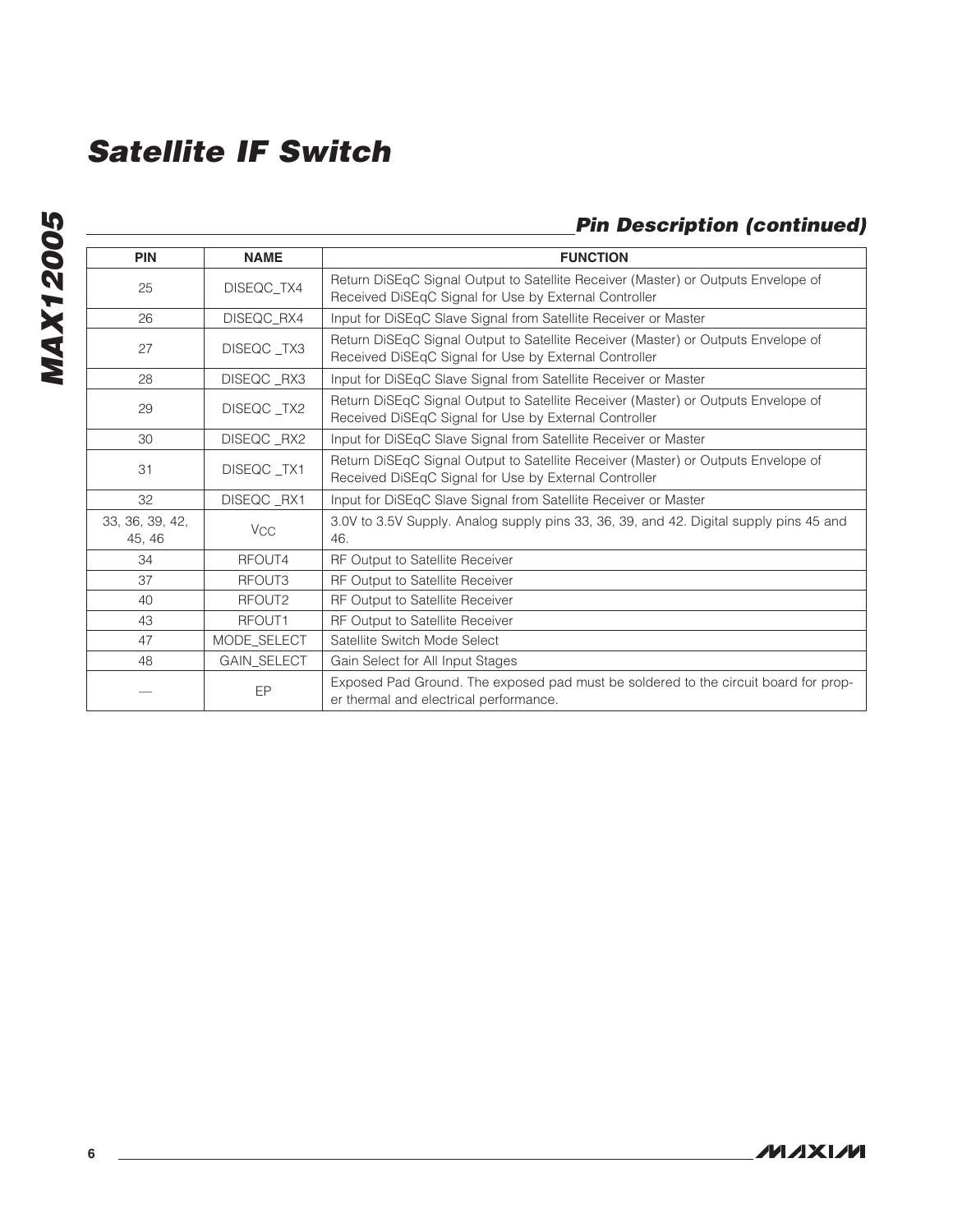## *Functional Diagram*

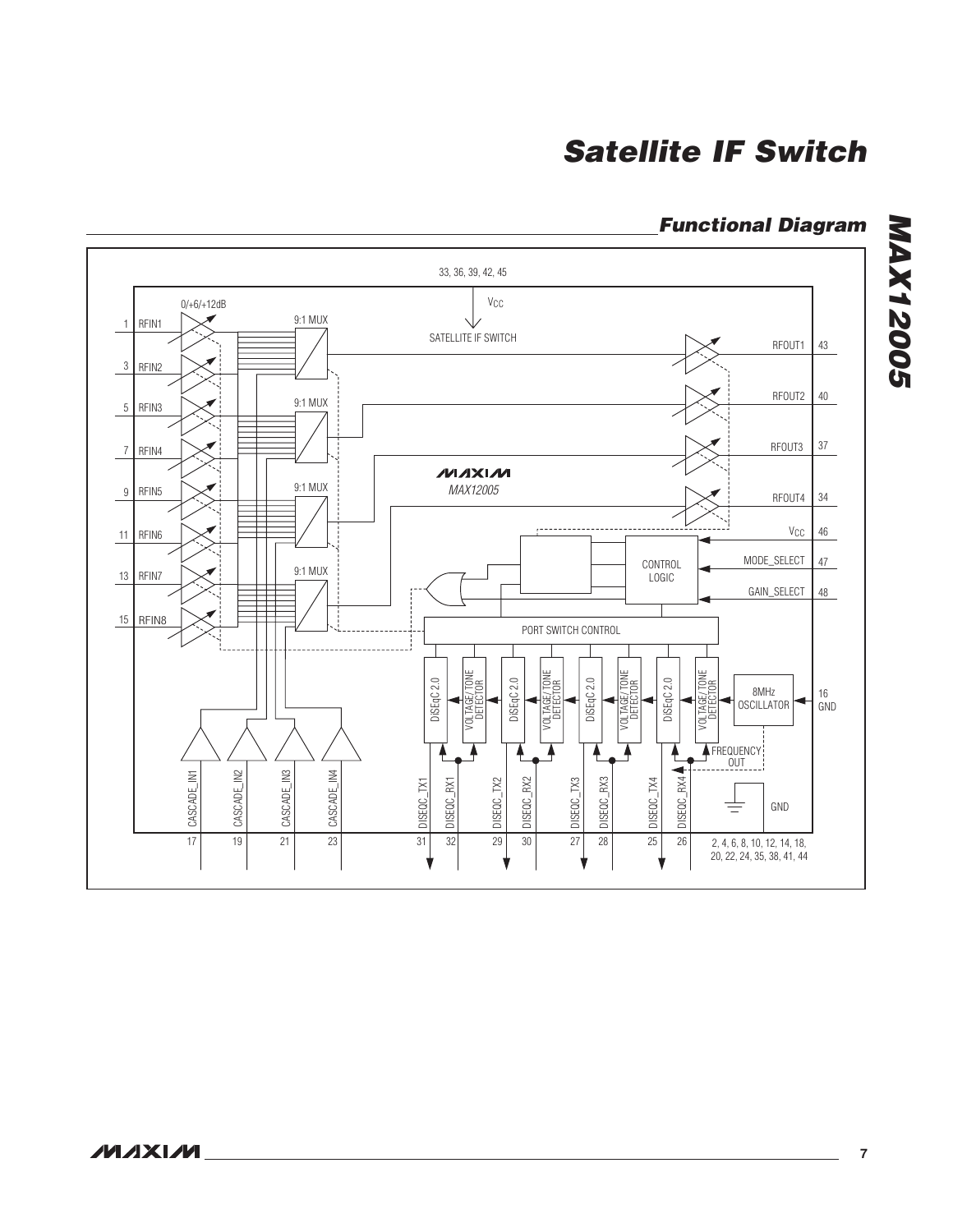#### *Detailed Description*

The MAX12005 satellite IF switch features eight  $75\Omega$ inputs with three selectable gain steps of 0, +6dB, and +12dB. Each of the eight input amplifiers feeds into four nine-to-one multiplexers with the switching controlled by voltage/tone or DiSEqC signaling from up to four receivers. The output of each multiplexer is then sent to a satellite receiver through a  $75\Omega$  buffered output stage.

The satellite IF switch has four modes of operation. Two modes are used to increase the number of IF inputs by cascading two MAX12005 ICs together. The first IC is set to master mode to enable the four cascade inputs. The second IC is set to slave mode with its outputs connected to the cascade inputs of the master IC.

The LNB mode sets up the IC to recognize LNB DiSEqC signaling to control switching and ignore DiSEqC signaling for multiswitch applications. The single mode sets up the IC to recognize multiswitch DiSEqC signaling to control switching and ignore LNB DiSEqC signaling. For the LNB, single, and slave modes, the four cascade inputs are disabled.

#### *Input Gain Select*

The voltage supplied to the GAIN\_SELECT pin provides the selection for one of three gain settings available at all eight input stages, as follows:

 $GND = OdB$ 

 $1/2$  Vcc =  $+6dB$ 

 $V_{CC} = +12dB$ 

The +6dB gain step voltage can be set through the use of a simple supply voltage-divider. This gain select feature is intended to compensate for input signal losses due to the use of input RF signal splitters.

#### *Chip Mode Select*

The voltage supplied to the MODE\_SELECT pin provides the selection for one of four IC operational modes, as follows:

GND = LNB Mode

1/3 VCC = Slave Mode (Cascade Operation)

 $2/3$  V<sub>CC</sub> = Master Mode (Cascade Operation)

 $V_{CC}$  = Single Mode

The slave mode and master mode voltages can be set through the use of simple supply voltage-dividers.

#### *Switch Control*

Voltage/tone signaling is the default switch control after power-up or when a receiver is connected or reconnected with the die power on. After an individual decoder receives a DiSEqC signal, that decoder switches from voltage/one control to DiSEqC control until a new receiver connection is made or when the IC has a power-on reset.

#### *Layout Considerations*

To minimize coupling between different sections of the IC, a star power-supply routing configuration with a large decoupling capacitor at a central VCC node is recommended. The V<sub>CC</sub> traces branch out from this node, each going to a separate  $V_{CC}$  node in the circuit. Place a bypass capacitor as close as possible to each supply pin. This arrangement provides local decoupling at each V<sub>CC</sub> pin. Use at least one via per bypass capacitor for a low-inductance ground connection. Do not share the capacitor ground vias with any other branch. The MAX12005 EV kit can be used as a starting point for layout. For best performance, take into consideration grounding and routing of RF, baseband, and powersupply PCB proper line. Make connections from vias to the ground plane as short as possible. On the highimpedance ports, keep traces short to minimize shunt capacitance. EV kit schematic and Gerber files can be found at [www.maxim-ic.com](http://www.maxim-ic.com).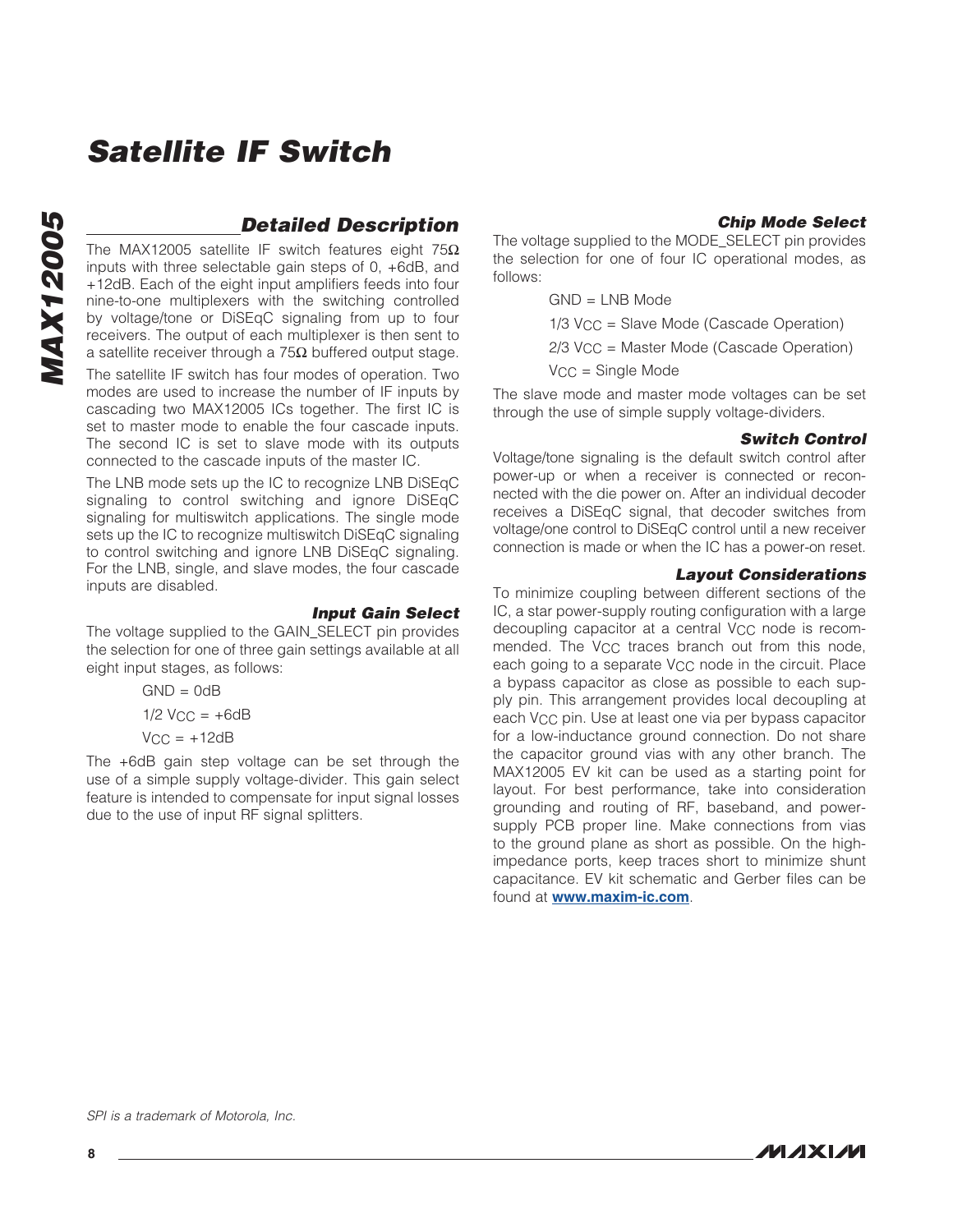#### *DiSEqC Slave Control Interface*

The DiSEqC interface is designed according to the DiSEqC Bus Functional Specification version 4.2. All framing bytes 0xE0 through 0xE7 are supported. The following address bytes are supported:

0x00 Any device

- 0x10 Any LNB, switcher, or SMATV
- 0x11 LNB
- 0x14 Switcher, DC-blocking



*Figure 1. Typical Cascade Connection Between Two Satellite Switch ICs*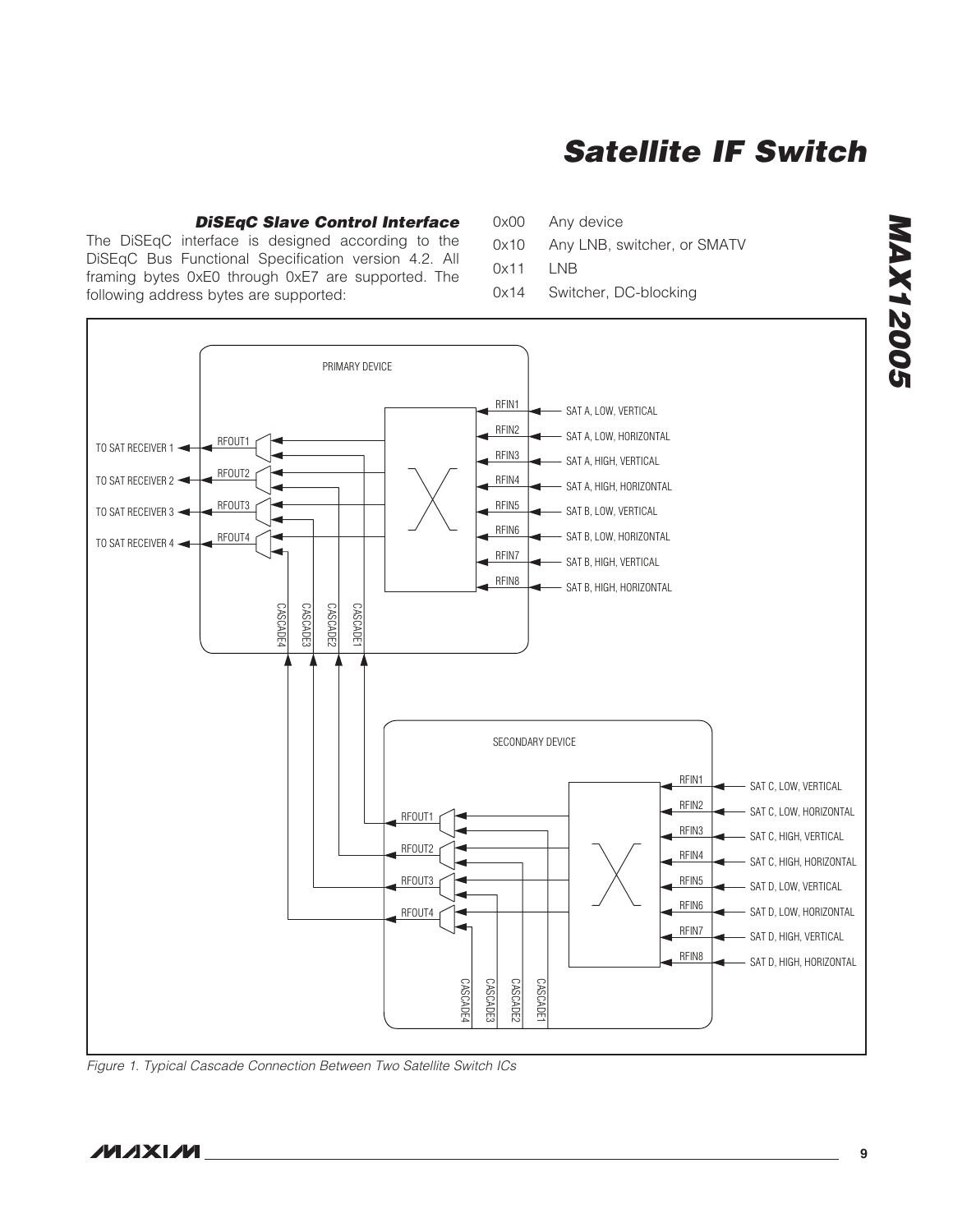**MAX12005** *MAX12005*

Table 1 shows the coherence between the terms used by the DiSEqC standard and the pin names used by the MAX12005 along with the command sequences used to control switching.

Table 2 lists the supported command bytes. The command byte is the 3.byte in the DiSEqC master frame (refer to the DiSEqC Bus Functional Specification version 4.2, top of page 13). The DiSEqC slave only sends a reply if requested by a framing byte 0xE2 or 0xE3 in the master frame (refer to DiSEqC Bus Functional Specification version 4.2, bottom of page 13). All DiSEqC commands control the contents of the DiSEqC registers described in chapter 7.1.

Table 3 lists the supported command bytes. The DiSEqC commands are internally mapped to individually named registers. The registers do not have an address.

| <b>DEVICE</b><br>(Note 1) | <b>INPUT</b>      | <b>SIGNAL FROM</b>                              | <b>DISEqC COMMAND SEQUENCE</b><br>(Note 2) |
|---------------------------|-------------------|-------------------------------------------------|--------------------------------------------|
| Primary                   | RFIN1             | Satellite A, low band, vertical polarization    | 0x23, 0x22, 0x20, 0x21                     |
|                           | RFIN <sub>2</sub> | Satellite A, low band, horizontal polarization  | 0x23, 0x22, 0x20, 0x25                     |
|                           | RFIN <sub>3</sub> | Satellite A, high band, vertical polarization   | 0x23, 0x22, 0x24, 0x21                     |
|                           | RFIN4             | Satellite A, high band, horizontal polarization | 0x23, 0x22, 0x24, 0x25                     |
|                           | RFIN <sub>5</sub> | Satellite B, low band, vertical polarization    | 0x23, 0x26, 0x20, 0x21                     |
|                           | RFIN <sub>6</sub> | Satellite B, low band, horizontal polarization  | 0x23, 0x26, 0x20, 0x25                     |
|                           | RFIN7             | Satellite B, high band, vertical polarization   | 0x23, 0x26, 0x24, 0x21                     |
|                           | RFIN <sub>8</sub> | Satellite B, high band, horizontal polarization | 0x23, 0x26, 0x24, 0x25                     |
| Secondary                 | RFIN1             | Satellite C, low band, vertical polarization    | 0x27, 0x22, 0x20, 0x21                     |
|                           | RFIN <sub>2</sub> | Satellite C, low band, horizontal polarization  | 0x27, 0x22, 0x20, 0x25                     |
|                           | RFIN <sub>3</sub> | Satellite C, high band, vertical polarization   | 0x27, 0x22, 0x24, 0x21                     |
|                           | RFIN4             | Satellite C, high band, horizontal polarization | 0x27, 0x22, 0x24, 0x25                     |
|                           | RFIN <sub>5</sub> | Satellite D, low band, vertical polarization    | 0x27, 0x26, 0x20, 0x21                     |
|                           | RFIN <sub>6</sub> | Satellite D, low band, horizontal polarization  | 0x27, 0x26, 0x20, 0x25                     |
|                           | RFIN7             | Satellite D, high band, vertical polarization   | 0x27, 0x26, 0x24, 0x21                     |
|                           | RFIN <sub>8</sub> | Satellite D, high band, horizontal polarization | 0x27, 0x26, 0x24, 0x25                     |

#### Table 1. DiSEqC Slave Control Interface

Note 1: The primary device outputs connect directly to the satellite receivers. The secondary device outputs connect to the primary device through the cascade inputs. Also see Figure 1.

Note 2: Only those DiSEqC commands that differ between sequences have to be sent to change the input, not all four commands. By default RFIN1 from the primary device is selected.

The DiSEqC interface is designed according to the DiSEqC Bus Functional Specification version 4.2.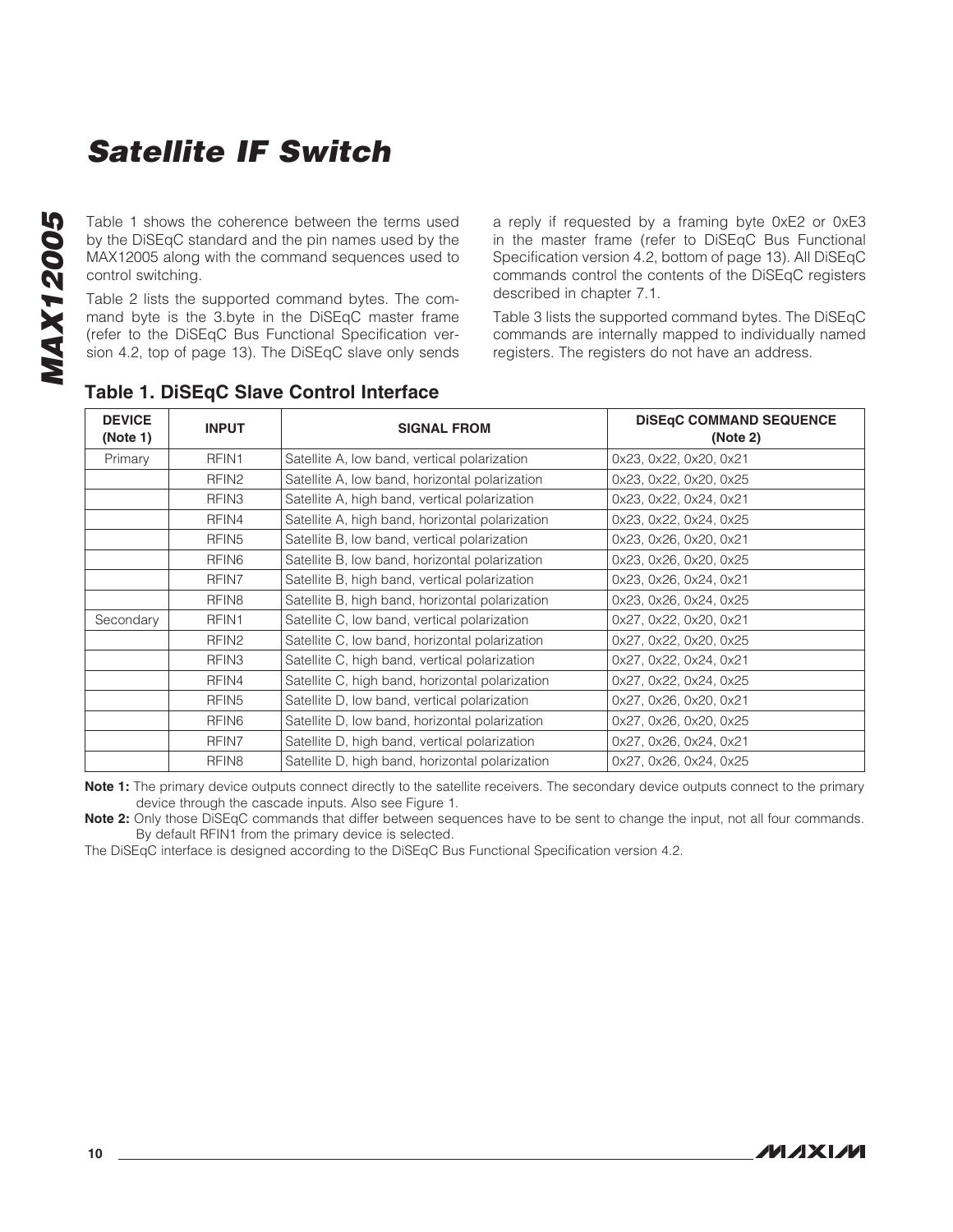### Table 2. DiSEqC Slave Control Interface Command Bytes

| <b>HEX VALUE</b> | <b>COMMAND</b>     | <b>FUNCTION</b>                                                              | <b>DATA BYTES</b> | <b>SLAVE REPLY</b>     |
|------------------|--------------------|------------------------------------------------------------------------------|-------------------|------------------------|
| 0x00             | Reset              | Reset DiSEqC decoder                                                         |                   | Framing byte           |
| 0x01             | <b>CIr Reset</b>   | Clear reset flag<br>Clears Status_reg, bit 0                                 |                   | Framing byte           |
| 0x04             | <b>Set Contend</b> | Set contention flag<br>Sets Status_reg, bit 7                                |                   | Framing byte           |
| 0x05             | Contend            | Return address only if contention flag is set<br>Reads Address_reg           |                   | Framing + data<br>byte |
| 0x06             | Clr Contend        | Clear contention flag<br>Clears Status_reg, bit 7                            |                   | Framing byte           |
| 0x07             | Address            | Return address unless contention flag is set<br>Reads Address_reg            |                   | Framing + data<br>byte |
| 0x08             | Move C             | Change address only if contention flag is set<br>Writes to Address_reg       | 1 byte            | Framing byte           |
| 0x09             | Move               | Change address unless contention flag is set<br>Writes to Address_reg        | 1 byte            | Framing byte           |
| 0x10             | Status             | Read status register flags<br>Reads Status_reg                               |                   | Framing + data<br>byte |
| 0x11             | Config             | Read configuration flags<br>Reads Configuration_reg                          |                   | Framing + data<br>byte |
| 0x14             | Switch 0           | Read switching state flags<br>Reads Switch_reg                               |                   | Framing + data<br>byte |
| 0x20             | Set Lo             | Select the low local oscillator frequency<br>Clears Switch_reg, bit 4        |                   | Framing byte           |
| 0x21             | Set VR             | Select vertical polarization (or right circular)<br>Clears Switch_reg, bit 5 |                   | Framing byte           |
| 0x22             | Set Pos A          | Select satellite position A (or position C)<br>Clears Switch_reg, bit 6      |                   | Framing byte           |
| 0x23             | Set S0A            | Select switch option A (i.e. positions A/B)<br>Clears Switch_reg, bit 7      |                   | Framing byte           |
| 0x24             | Set Hi             | Select the high local oscillator frequency<br>Sets Switch_reg, bit 4         |                   | Framing byte           |
| 0x25             | Set HL             | Select horizontal polarization (or left circular)<br>Sets Switch_reg, bit 5  |                   | Framing byte           |
| 0x26             | Set Pos B          | Select satellite position B (or position D)<br>Sets Switch_reg, bit 6        |                   | Framing byte           |
| 0x27             | Set S0B            | Select switch option B (i.e. positions C/D)<br>Sets Switch_reg, bit 7        |                   | Framing byte           |
| 0x30             | Sleep              | Ignore all bus commands except Awake<br>Sets Status_reg, bit 1               |                   | Framing byte           |
| 0x31             | Awake              | Respond to future bus commands normally<br>Clears Status_reg, bit 1          |                   | Framing byte           |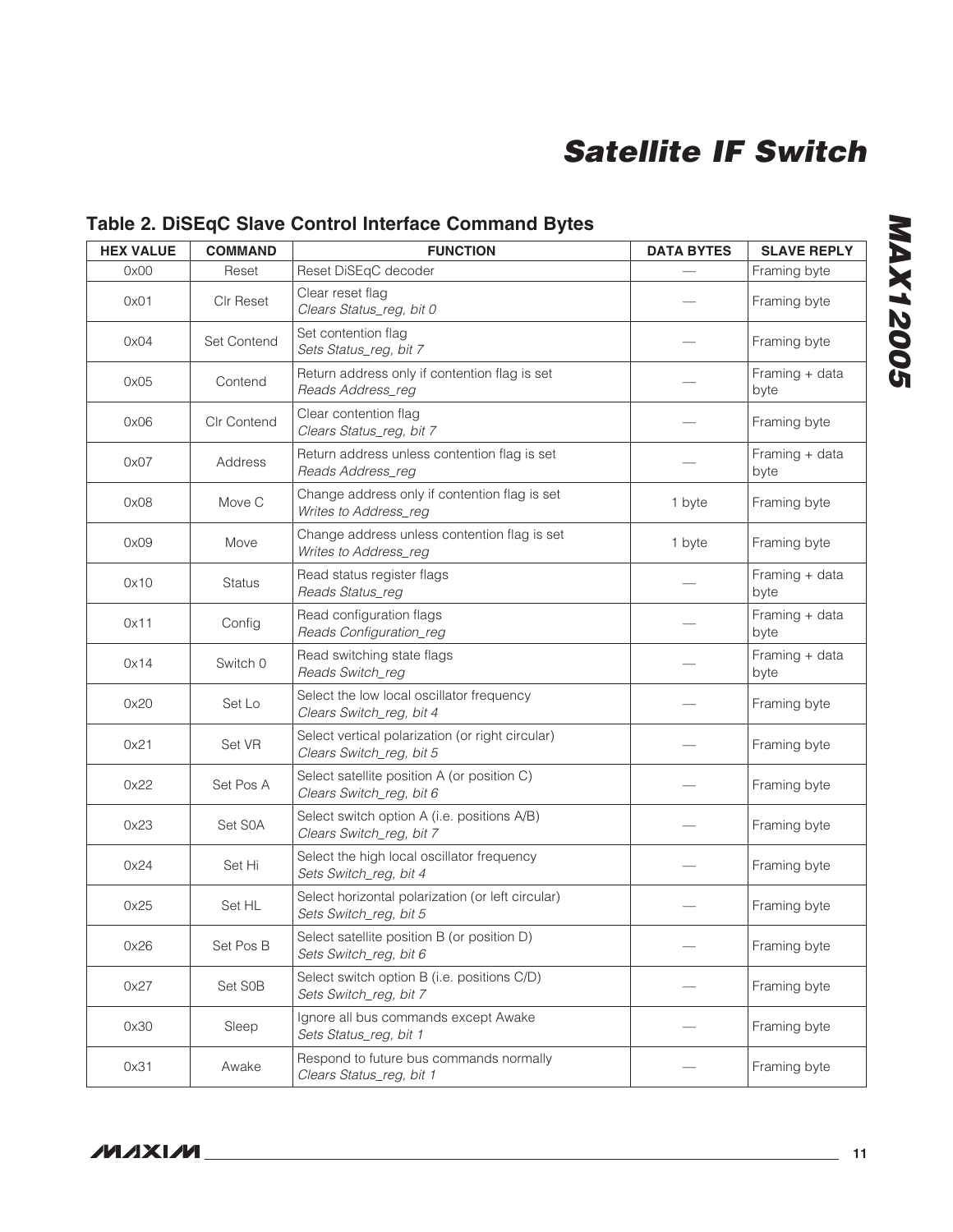### Table 2. DiSEqC Slave Control Interface Command Bytes (continued)

| <b>HEX VALUE</b> | <b>COMMAND</b> | <b>FUNCTION</b>                                                                                                                                       | <b>DATA BYTES</b> | <b>SLAVE REPLY</b>         |
|------------------|----------------|-------------------------------------------------------------------------------------------------------------------------------------------------------|-------------------|----------------------------|
| 0x38             | Write NO       | Write to port group 0<br>Controls Switch reg. bits 7 downto 4 (Note 1)                                                                                | 1 byte            | Framing byte               |
| 0x50             | LO string      | Read current frequency<br>Reads Low_LOF_reg2/1 or High_LOF_reg2/1<br>depending on Switch_reg, bit 4 (Note 2)                                          |                   | Framing $+2$ data<br>bytes |
| 0x51             | LO now         | Read current frequency table entry number<br>Reads Low_LOF_reg0, bit 3 downto 0 or<br>High_LOF_reg0, bit 3 downto 0<br>depending on Switch reg. bit 4 |                   | Framing + data<br>byte     |
| 0x52             | LO Lo          | Read low-frequency table entry number<br>Reads Low_LOF_reg0, bit 3 downto 0                                                                           |                   | Framing + data<br>byte     |
| 0x53             | LO Hi          | Read high-frequency table entry number<br>Reads High_LOF_reg0, bit 3 downto 0                                                                         |                   | Framing + data<br>byte     |

Note 1: Refer to DiSEqC Bus Functional Specification version 4.2, page 18. Note 2: Refer to DiSEqC Bus Functional Specification version 4.2, page 22.

|  |  | Table 3. DiSEqC Slave Control Interface Registers |
|--|--|---------------------------------------------------|
|  |  |                                                   |

| <b>ADDRESS</b>    | <b>BIT</b>     | <b>ACC</b>               | <b>NAME</b>     | <b>FUNCTION</b>                     | <b>DEFAULT</b>              |
|-------------------|----------------|--------------------------|-----------------|-------------------------------------|-----------------------------|
| Address_reg       | 7:0            | <b>RW</b>                | address         | DiSEqC address                      | LNB: 0x11<br>Switch: 0x14   |
|                   | $\overline{7}$ | <b>RW</b>                | contention      | Bus contention flag                 | 0                           |
|                   | 6              | R                        | standby         | Standby mode                        |                             |
|                   | 5              |                          | Unused          |                                     |                             |
|                   | 4              | R                        | aux_power       | Auxiliary power available           | 0                           |
| Status_reg        | 3              | $\overline{\phantom{0}}$ | Unused          |                                     |                             |
|                   | $\overline{c}$ | <b>RW</b>                | voltage         | $0 = Low DC$ , $1 = High DC$        | Depends on<br>voltage input |
|                   | 1              | <b>RW</b>                | sleep           | $0 =$ Awake, $1 =$ Sleep            | 0                           |
|                   | $\Omega$       | <b>RW</b>                | reset           | Reset flag                          |                             |
|                   | 7              | R                        | analog          | Analog output facility              | $\circ$                     |
|                   | 6              | R                        | standby         | Standby facility                    | 0                           |
|                   | 5              | R                        | positioner      | Positioner capability               | $\mathbf{0}$                |
|                   | $\overline{4}$ | R                        | power_detection | External power-detection capability | $\overline{0}$              |
| Configuration_reg | 3              | R                        | loop_through    | Loopthrough facility                | $\mathbf{0}$                |
|                   | 2              | R                        | polarizer       | Polarizer capability                | 0                           |
|                   | 1              | R                        | switch          | Switcher capability                 |                             |
|                   | $\overline{0}$ | R                        | lof_values      | LOF value output capability         |                             |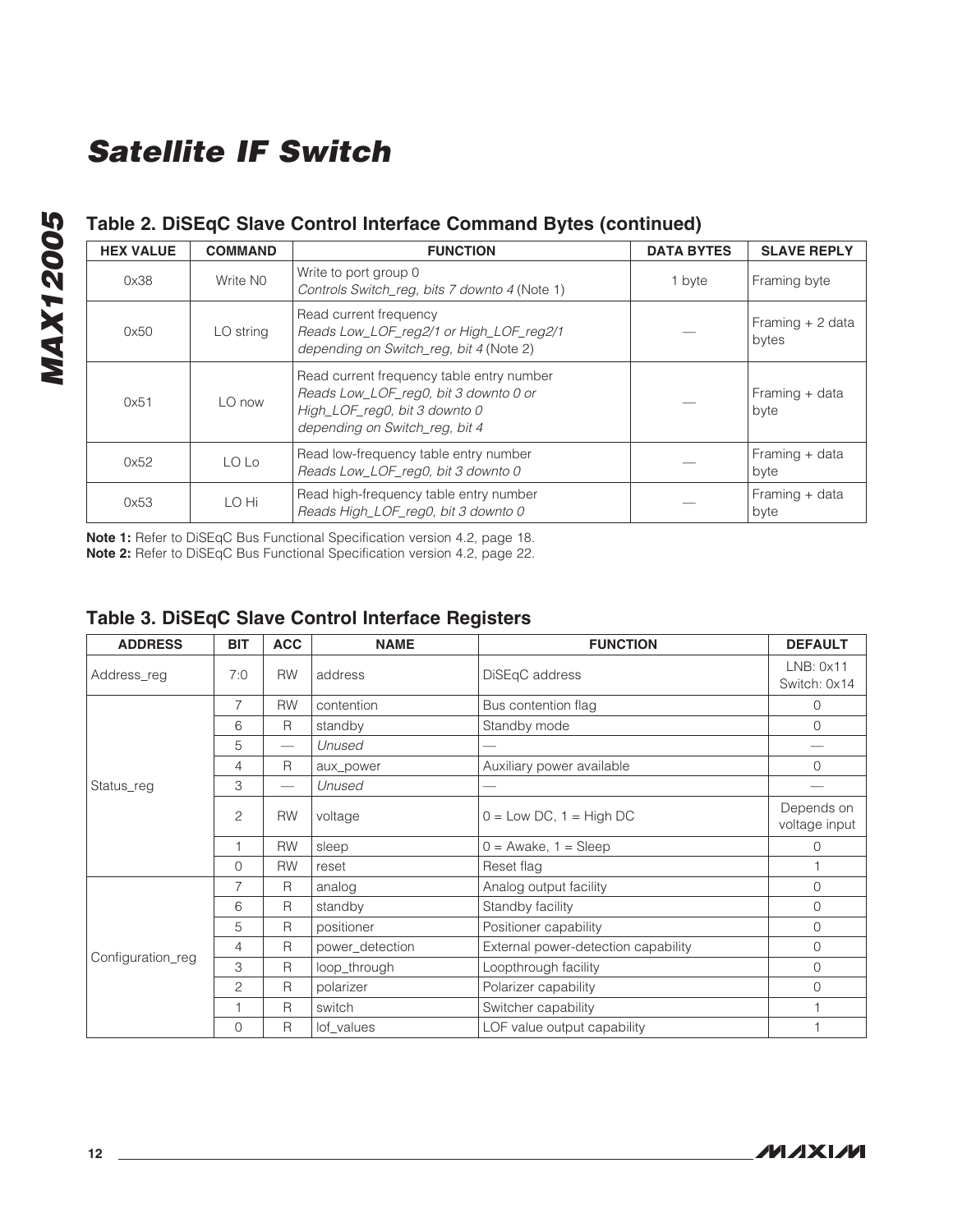### Table 3. DiSEqC Slave Control Interface Registers (continued)

| <b>ADDRESS</b> | <b>BIT</b>     | <b>ACC</b>   | <b>NAME</b>             | <b>FUNCTION</b>                            | <b>DEFAULT</b>              |
|----------------|----------------|--------------|-------------------------|--------------------------------------------|-----------------------------|
| Switch_reg     | 7              | <b>RW</b>    | option                  | $0 =$ Positions A/B, 1 = Positions C/D     | $\overline{0}$              |
|                | 6              | <b>RW</b>    | satellite               | $0 =$ Satellite A(C), $1 =$ Satellite B(D) | $\overline{0}$              |
|                | 5              | <b>RW</b>    | polarization            | $0 = V$ ertical, 1 = Horizontal            | $\overline{0}$              |
|                | $\overline{4}$ | <b>RW</b>    | band                    | $0 = Low$ band, $1 = High$ band            | $\Omega$                    |
|                | 3              | <b>RW</b>    | option_switchable       | Options switch available                   | Depends on<br>cascade input |
|                | $\overline{c}$ | R            | satellite_switchable    | Satellite switch available                 |                             |
|                | 1              | R            | polarization_switchable | Polarization switch available              |                             |
|                | $\Omega$       | R            | band_switchable         | Band switch available                      | 1                           |
| Low_LOF_reg_2  | 7:4            | $\mathsf{R}$ | low_10GHz               | Low LOF value, 10GHz digit                 | 0000                        |
|                | 3:0            | R            | low_1GHz                | 1GHz digit                                 | 1001                        |
| Low_LOF_reg_1  | 7:4            | R            | low_100MHz              | 100MHz digit                               | 0111                        |
|                | 3:0            | $\mathsf{R}$ | low_10MHz               | 10MHz digit                                | 0101                        |
| Low_LOF_reg_0  | 7:4            | $\mathsf{R}$ | low_1MHz                | 1MHz digit                                 | 0000                        |
|                | 3:0            | R            | low_table_entry         | Table entry number                         | 0010                        |
| High_LOF_reg_2 | 7:4            | $\mathsf{R}$ | high_10GHz              | High LOF value, 10GHz digit                | 0001                        |
|                | 3:0            | $\mathsf{R}$ | high_1GHz               | 1GHz digit                                 | 0000                        |
| High_LOF_reg_1 | 7:4            | R            | high_100MHz             | 100MHz digit                               | 0110                        |
|                | 3:0            | $\mathsf{R}$ | high_10MHz              | 10MHz digit                                | 0000                        |
| High_LOF_reg_0 | 7:4            | $\mathsf{R}$ | high_1MHz               | 1MHz digit                                 | 0000                        |
|                | 3:0            | R            | high_table_entry        | Table entry number                         | 0100                        |

PROCESS: BiCMOS

### *Chip Information*

### *Package Information*

For the latest package outline information and land patterns, go to **www.maxim-ic.com/packages**. Note that a "+", "#", or "-" in the package code indicates RoHS status only. Package drawings may show a different suffix character, but the drawing pertains to the package regardless of RoHS status.

| <b>PACKAGE</b> | <b>PACKAGE</b> | <b>OUTLINE</b> | I AND              |
|----------------|----------------|----------------|--------------------|
| <b>TYPE</b>    | <b>CODE</b>    | NO.            | <b>PATTERN NO.</b> |
| 48 TOFN        | T4877+4        | 21-0144        | 90-0130            |